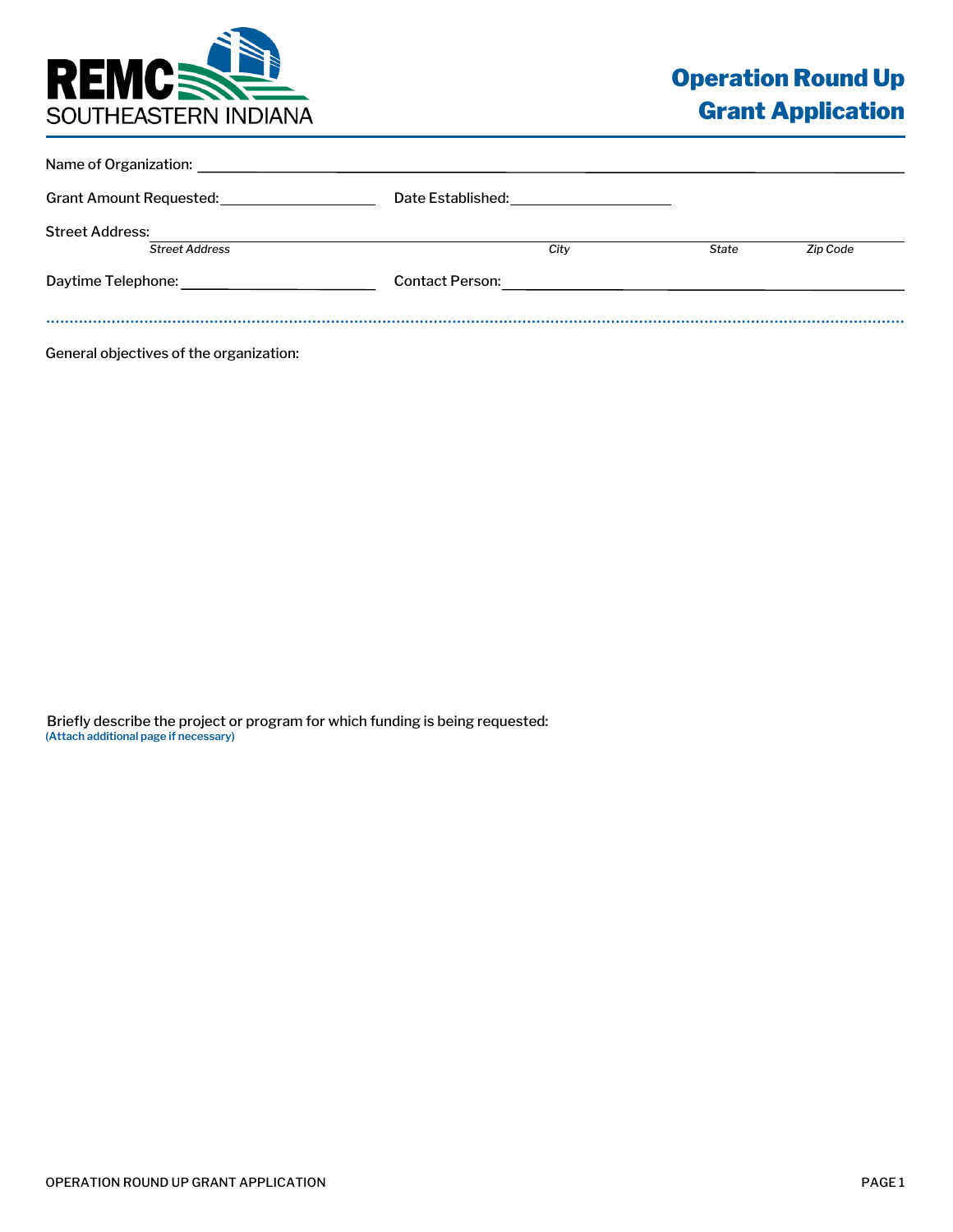$\overline{a}$ 

 $\overline{\phantom{a}}$ 

Can this project be completed if the amount requested is not fully funded? Please explain:

## Sources of firm pledges and commitments to-date: **SOURCE AMOUNT**

| Is this a new organization?                                                             | $\Box$ Yes    | Π No |
|-----------------------------------------------------------------------------------------|---------------|------|
| Is this a new program within an established organization?                               | □ Yes         | ⊟ No |
| Is this grant to supplement an established program?                                     | $\Box$ Yes    | □ No |
| Does your organization have tax-exempt status under the section 501(c) of the IRS Code? | $\square$ Yes | ⊟ No |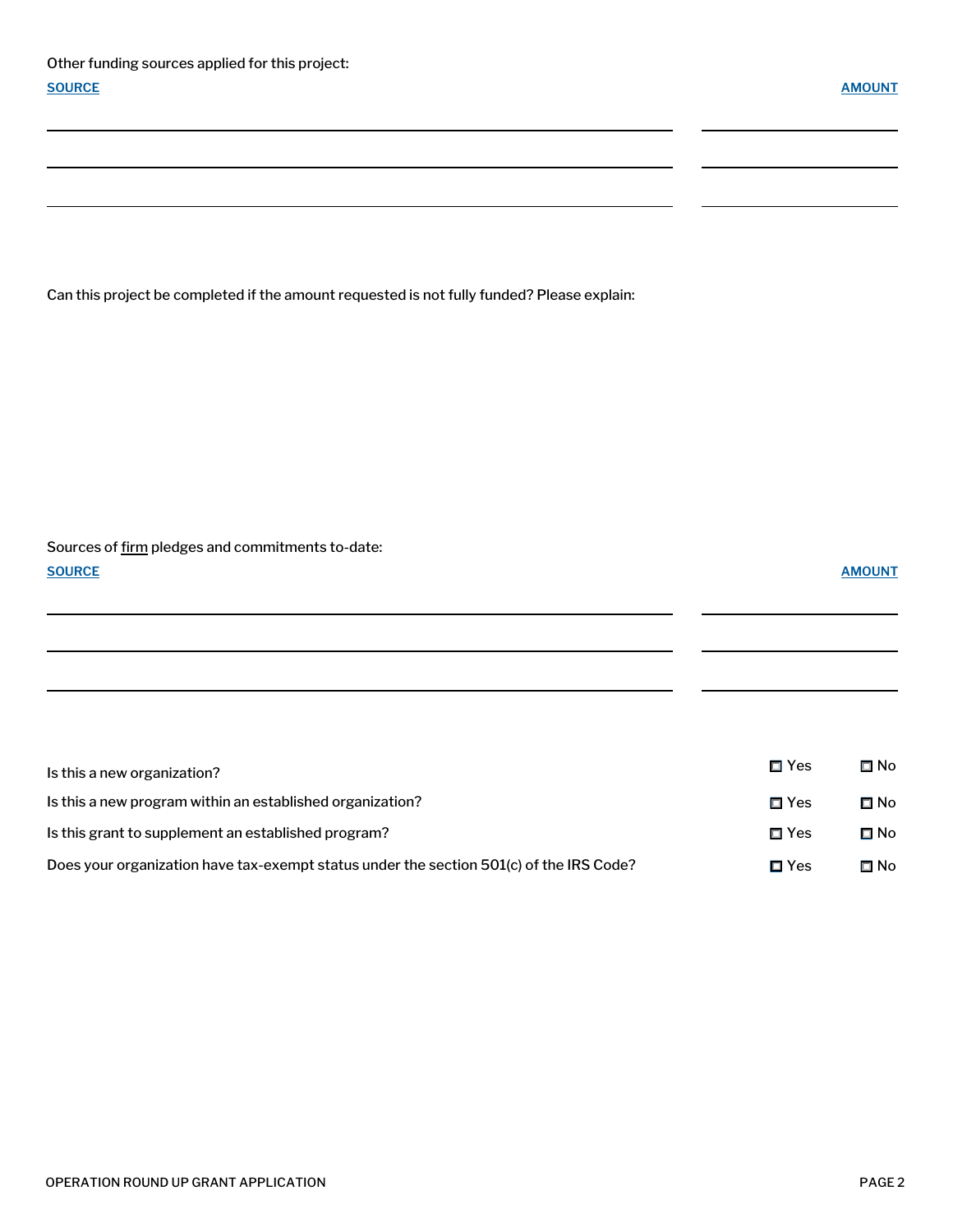# **Financial Record of the Organization (attach additional pages if necessary):**

Source of funds in previous years:

| Expenditures - current year (itemize briefly):<br><b>EXPENDITURES</b>                         | <b>AMOUNT</b> |
|-----------------------------------------------------------------------------------------------|---------------|
| Other sources of funds for current year:                                                      |               |
| <b>SOURCES</b>                                                                                | <b>AMOUNT</b> |
| Other assets available for current year (endowment, reserve or other funds):<br><b>ASSETS</b> | <b>AMOUNT</b> |
|                                                                                               |               |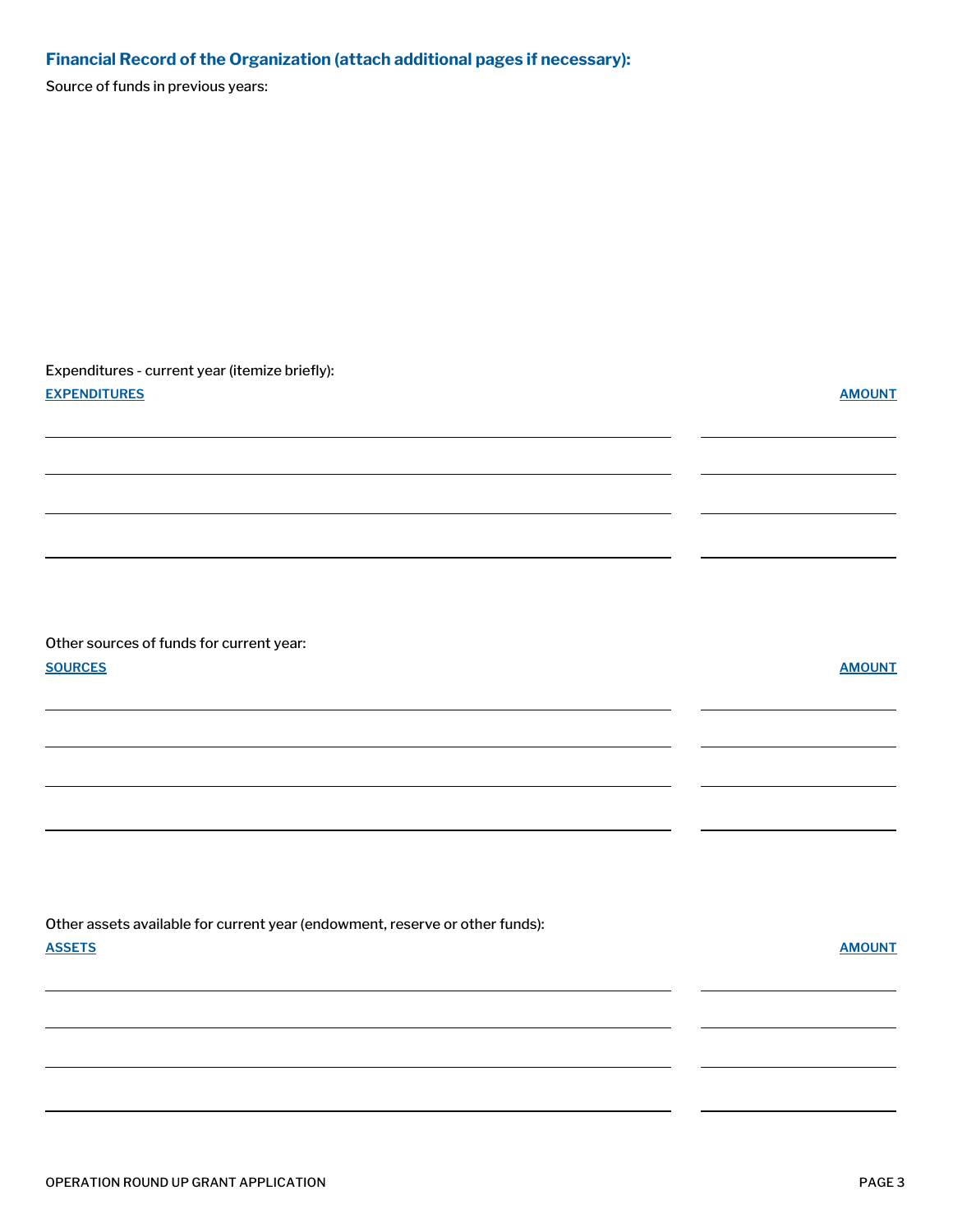| Number of full-time paid employees: |  |
|-------------------------------------|--|
|                                     |  |

| Will this grant involve additional employees?                                                                                                                                 | $\square$ Yes | $\square$ No  |
|-------------------------------------------------------------------------------------------------------------------------------------------------------------------------------|---------------|---------------|
|                                                                                                                                                                               | How many?     |               |
| Is this organization a United Way Agency?                                                                                                                                     | $\square$ Yes | $\square$ No  |
| Is this organization affiliated with any religious organizations?                                                                                                             | $\square$ Yes | $\square$ No  |
|                                                                                                                                                                               |               |               |
| Have you applied for or do you contemplate applying for State or Federal Funds?<br>If yes, please explain fully, including amounts which may be available from those sources: | $\square$ Yes | $\square$ No  |
| Previous grants received from the Southeastern Indiana REMC Community Fund, Inc.<br><b>DATE</b><br><b>PURPOSE</b>                                                             |               | <b>AMOUNT</b> |
| Date the funds from this grant, if awarded, would be needed:                                                                                                                  |               |               |

If this will be a continuing project, explain in detail the source of funds for operation in subsequent years:

**DATE AMOUNT**

 $\overline{a}$ 

 $\overline{\phantom{a}}$ 

 $\overline{\phantom{0}}$ 

<u> 1980 - Andrea Andrew Maria (h. 1980).</u>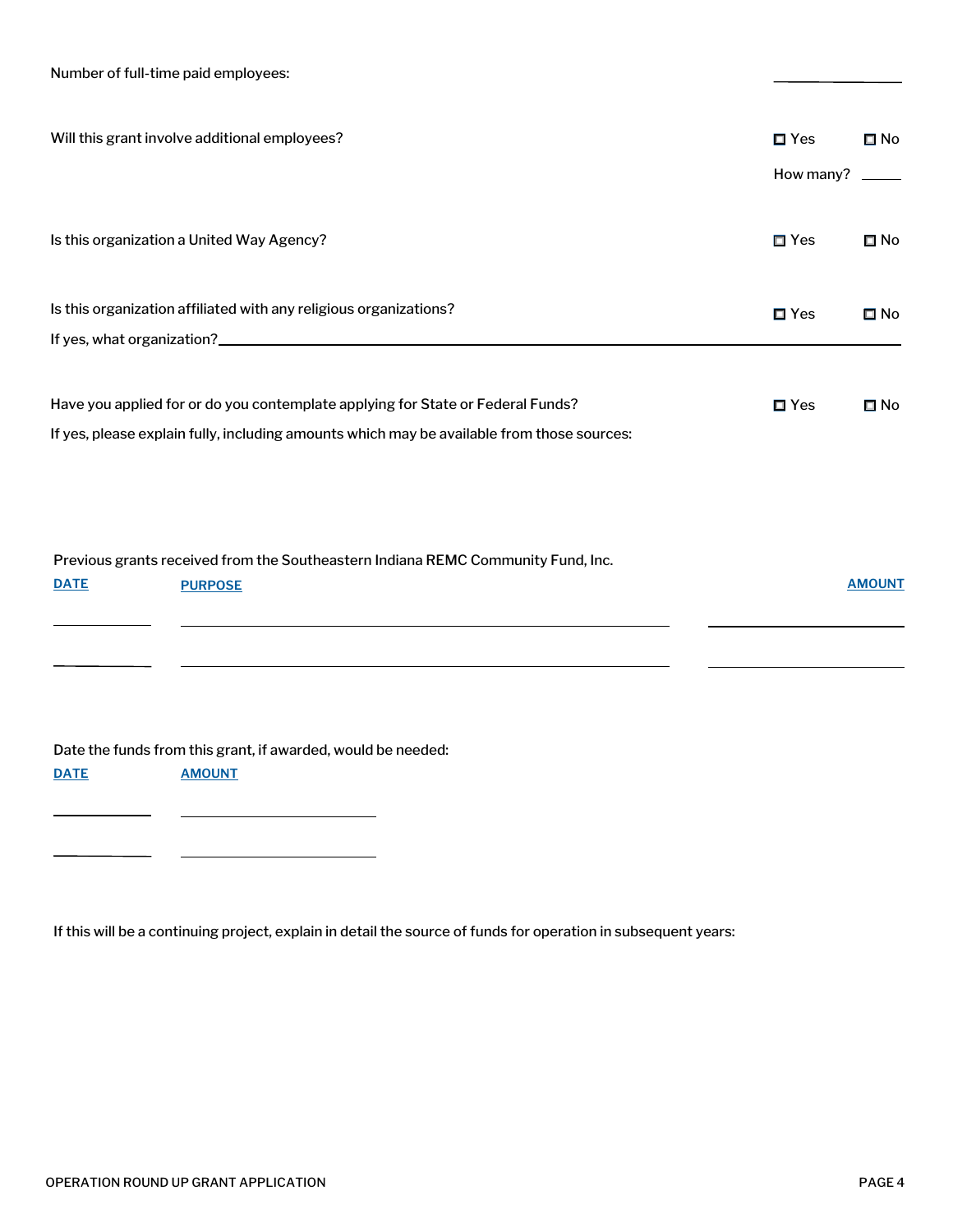### **Contact Information**

List all your board of directors and/or trustees and officers along with their telephone numbers:

| <b>NAME</b> | <b>PHONE NUMBER</b> |               | <b>OPERATION ROUND UP PARTICIPANT?</b> |               | <b>SEIREMC MEMBER?</b> |
|-------------|---------------------|---------------|----------------------------------------|---------------|------------------------|
|             |                     | <b>□ Yes</b>  | Mo D                                   | $\square$ Yes | □ No                   |
|             |                     | $\square$ Yes | $\Box$ No                              | $\square$ Yes | $\square$ No           |
|             |                     | □ Yes         | $\square$ No                           | □ Yes         | $\square$ No           |
|             |                     | <b>□ Yes</b>  | <b>□</b> No                            | $\square$ Yes | □ No                   |
|             |                     | <b>□ Yes</b>  | Mo ⊡                                   | □ Yes         | □ No                   |

Please list two (2) references (may not be a Southeastern Indiana REMC director or employee or a trustee of Southeastern Indiana REMC Community Fund, Inc.)

| Name:                  | Phone: |              |          |
|------------------------|--------|--------------|----------|
| <b>Street Address:</b> |        |              |          |
| <b>Street Address</b>  | City   | State        | Zip Code |
|                        |        |              |          |
| Name:                  | Phone: |              |          |
|                        |        |              |          |
| <b>Street Address:</b> |        |              |          |
| <b>Street Address</b>  | City   | <b>State</b> | Zip Code |

List any other pertinent information, which would aid in the evaluation of your grant request: